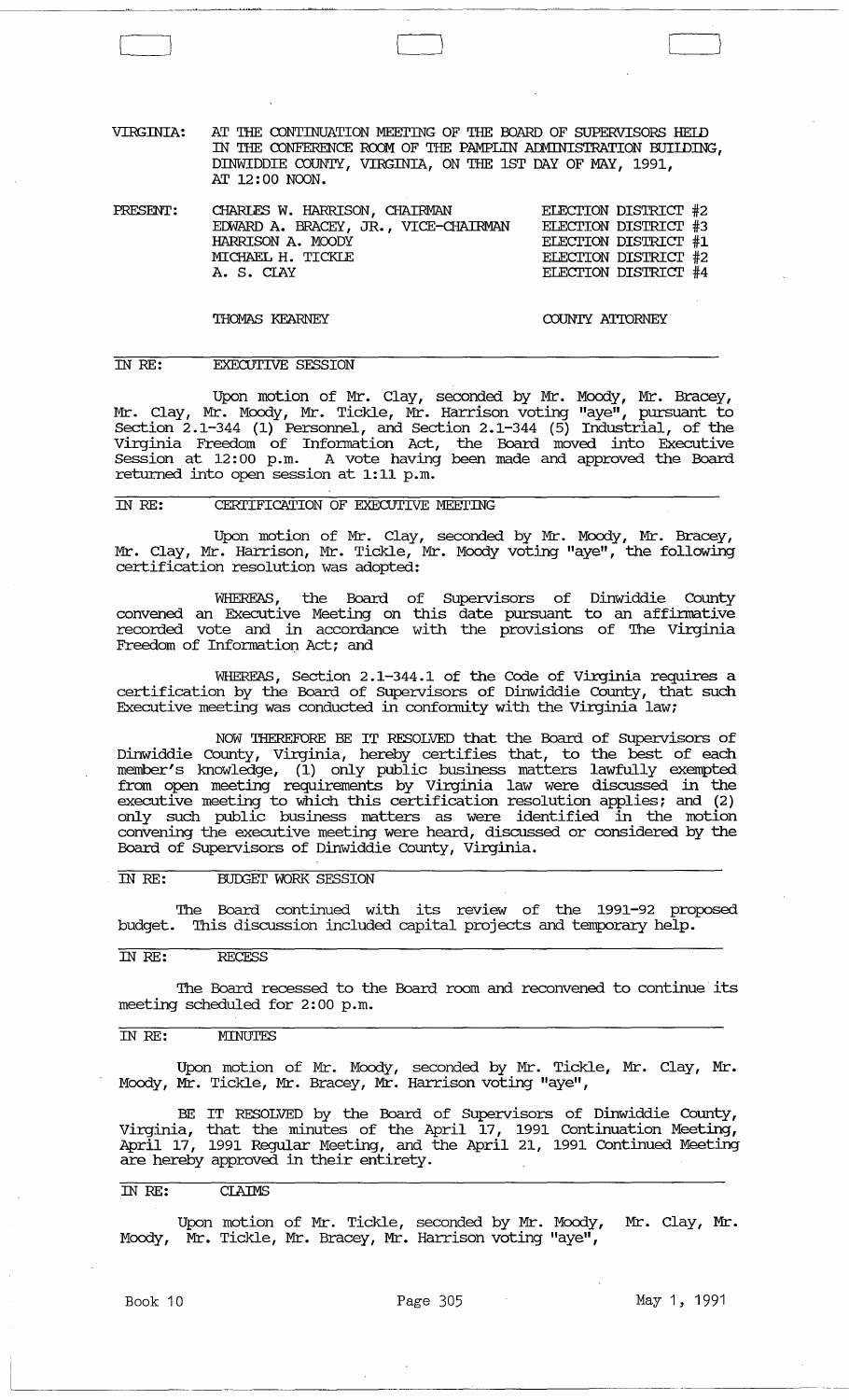BE IT RESOLVED by the Board of SUpervisors of Dinwiddie County, Virginia, that the following claims are approved and funds appropriated for same using checks #13393 thru #13645 (void checks #13351, 13396, 13152 for \$20.00, 13159, and 13630): General Fund - \$259,261.90; E911 - \$3,404.52; law Library - \$158.52; capital Projects - \$2,098.51; CDEG - \$51,800.00; Self Insurance - \$30,184.27 for a total of \$346,907.72.

# IN RE: REPORT -- VIRGINIA DEPARIMENT OF TRANSPORTATION

Mrs. Penny Forrest, Resident Engineer, Virginia Department of Transportation, updated the Board on the following projects:

- 1. The road count on Rt. 615 was 98 vehicles a day, and on Rt. 731 the count was 175 vehicles a day; both roads qualify for unpaved road funds.
- 2. The project for the turn lanes on 460 West at Wal-Mart was started on Monday, April 29.
- 3. The project on Rt. 700 has been advertised and the bids should be received in May, for work to start in July.
- 4. Route 1401 has been opened for traffic; running on stone now but it should be paved in the fall.
- 5. Route 644 and Rt. 600 are finished.
- 6. Route 611 project has been awarded but the work has not been started yet.
- 7. The plant-mix schedule and surface schedule for the County have both been awarded to B.P. Short. The work should be started in the next couple of weeks.

#### IN RE: 1991-1992 VIRGINIA DEPARIMENT OF TRANSPORTATION SECONDARY ROAD SYSTEM BUDGET

This being the time and place as advertised in the Progress-Index Newspaper on April 17, 1991 and April 24, 1991, and in the Dinwiddie Monitor Newspaper on April 24, 1991 and May 1, 1991 for the Board of SUpervisors to conduct a Public Hearing to consider the 1991-92 proposed Budget for the Commonwealth of Virginia Department of Transportation, Secondary Road System.

No one spoke for or against the proposed budget for the secondary system.

Upon motion of Mr. Bracey, seconded by Mr. Moody, Mr. Clay, Mr. Moody, Mr. Tickle, Mr. Bracey, Mr. Harrison voting "aye",

BE IT RESOLVED by the Board of SUpervisors of Dinwiddie County, Virginia, that the 1991-92 Budget for the Commonwealth of Virginia Deparbnent of Transportation, Secondary Road System is approved as presented.

IN RE: COMMISSIONER OF THE REVENUE

Mrs. Deborah Marston, Commissioner of the Revenue, had no report for the month.

#### IN RE: TREASURER **--** REIDRl'

Mr. William E. Jones submitted his report for the month to the Board.

# IN RE: COMMONWEAL'IH ATIDRNEY

Mr. T. o. Rainey, III, Commonwealth Attorney, was not present at this meeting.

### IN RE: SHERIFF

v~

*:x 111'*  ty

Mr. Bennie Heath, Sheriff, stated he had nothing to report for the Sheriff's office but he would be glad to answer any questions the Board may have.

# IN RE: BUIIDING INSPECIOR **--** REIDRl'

Mr. Dwayne Abernathy, Building Inspector, submitted his report for the month of March, 1991. Mr. Abernathy commented to the Board that the

 $\frac{2}{1}$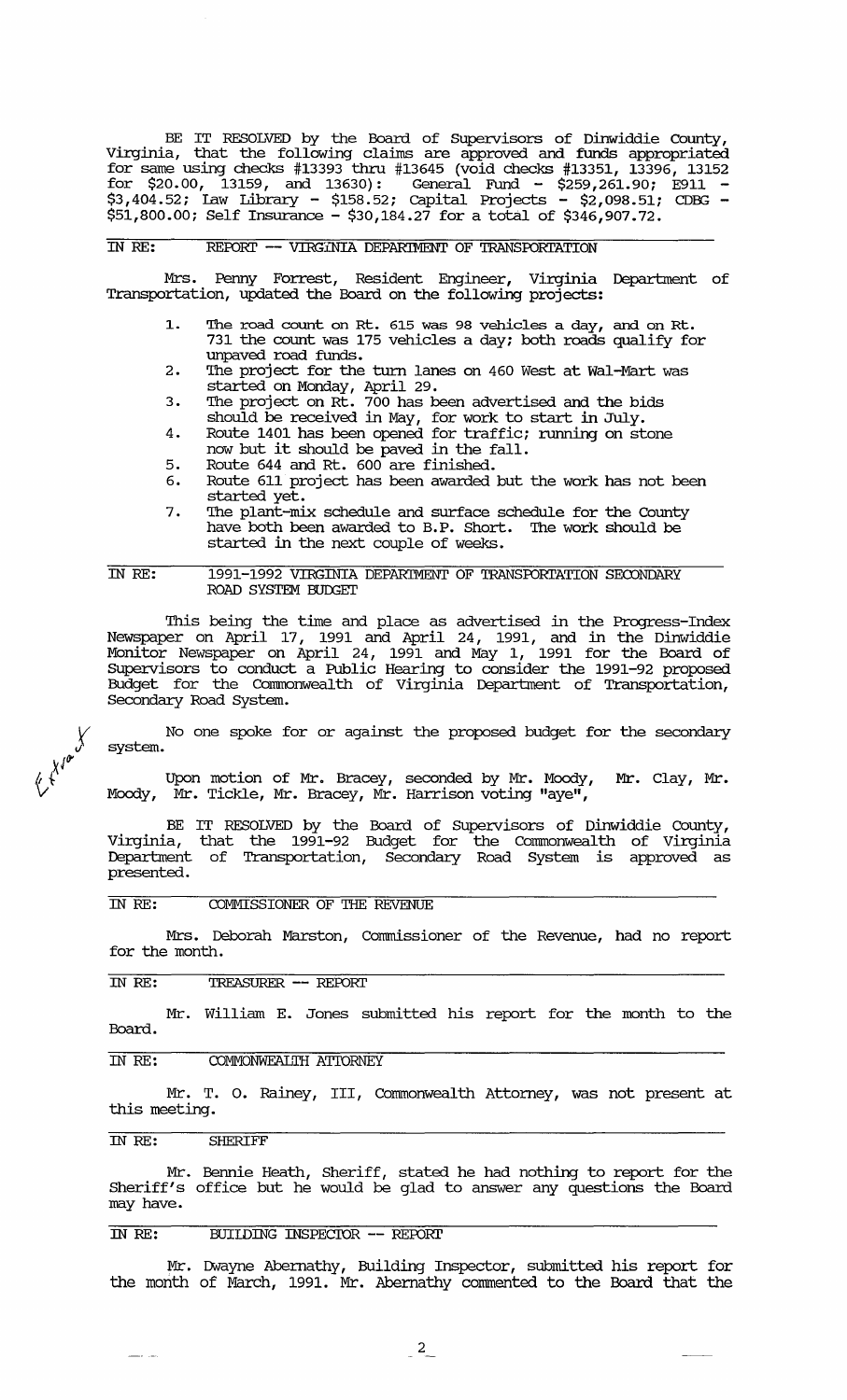Mr. Dwayne Abernathy, Building Inspector, submitted his report for the month of March, 1991. Mr. Abernathy commented to the Board that the Wal-Mart project was winding down now and that Mr. Elmer Jeter would not be needed as frequently as he had been in the past few months. He also informed the Board that the blue car was now at the school bus garage to be used for parts. If any of the Board members were asked, the pick up that has been purchased for the department has some extras but there are no extra costs for them to the County.

.~ ,

## IN RE: ANIMAL WARDEN - REroRI'

Mr. John Mellick, Animal Warden, submitted his report for the month of April, 1991. He reported to the Board that the dog confinement month was finished. Mr. Mellick stated the County was able to get same excellent prices on used cages for puppies, cats, and kittens and other equipment from A.H. Robbins. He also informed the Board that he is now approved to euthanize animals which should result in a savings to the County. Mr. Mellick told the Board that the vehicle he drives is no longer running and that the department really needed another vehicle.

Upon motion of Mr. Bracey, seconded by Mr. Clay, Mr. Clay, Mr. Moody, Mr. Tickle, Mr. Bracey, Mr. Harrison voting "aye", the Board approved the purchase of a truck for the Animal Warden Department, based on low bid, not to exceed \$12,000.

# IN RE: DIRECTOR OF PLANNING -- REPORT

Mr. Len Ponder, Director of Planning, reported to the Board that in the future on any case brought before the Planning Conunission for rezoning that he would like to have case site visits to familiarize the members with any problems that may be present.

#### IN RE: PRIVATE DRIVES

Mr. Jolm Clarke, Planning Teclmician, presented a proposed policy for naming private drives in the County. Action was postponed until the May 15, 1991 meeting.

#### IN RE: DIRECTOR OF SOCIAL SERVICES -- REPORT

Mrs. King Talley, Director of Social Services, infonned the Board that she had nothing to report, but would be glad to answer any questions.

#### IN RE: SUPERINTENDENT OF SCHOOLS -- REPORT

Dr. Richard Vaughn, Superintendent of Schools, stated he had nothing to report but would be glad to answer any questions the Board may have. Dr. Vaughn asked the Board if they could meet with the School Board at some date in the near future to discuss the early retirement plan. The Board agreed to meet with the School Board on May 7, 1991 at 7:00 p.m.

# IN RE: COUNTY ATTORNEY -- REPORT

Mr. Tom Kearney, County Attorney, appeared before the Board and said he had nothing to report but would answer any questions.

# IN RE: INTERIM RECREATION DIRECIOR - REroRI'

Mrs. Patty Heiser submitted her progress report for the month of April 1991. Mrs. Heiser was unable to attend the meeting due to illness.

# IN RE: DIRECTOR OF PUBLIC SAFETY -- REPORT

Mr. James C. Rice, Director of Public Safety, submitted his reports for the month to the Board.

The Board expressed its concern about the lack of coverage in the County for emergency medical services.

The County Administrator suggested the Board consider fonning an Emergency Services Advisory Council. Mr. Bracey stated a Board member should be appointed to serve on it. The County Administrator stated he would bring back a recommendation on the advisory council to the Board.

l \_\_\_\_\_\_\_\_\_ ~

i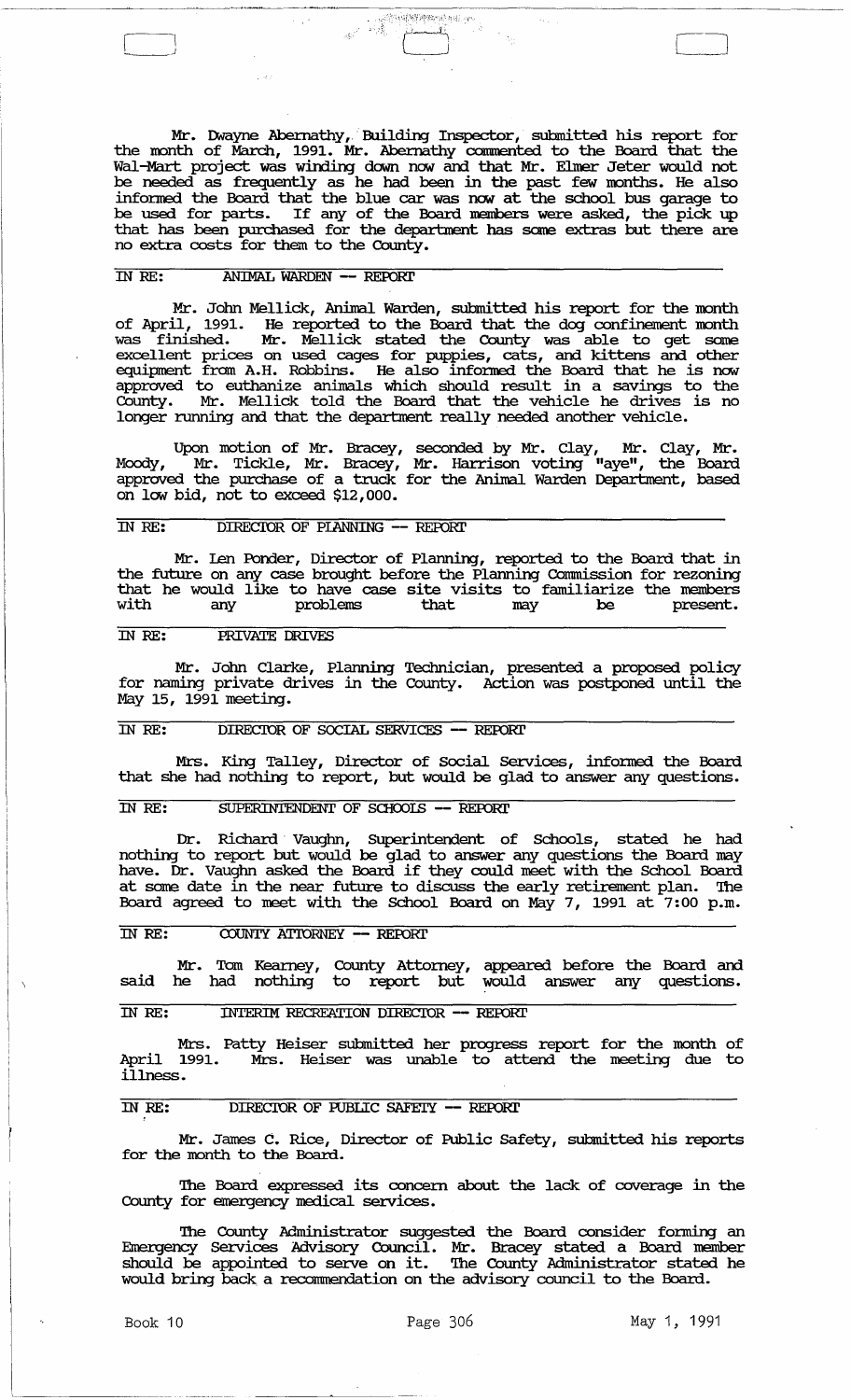#### IN RE: DIRECTOR OF WASTE MANAGEMENT -- REPORT

Mr. Denny King, Director of Waste Management, submitted his April report to the Board. Mr. King informed the Board that the dumpsters that were located on near Iail's Community Store were being removed. The owner of the property is selling and feels the dumpster location is detrimental to the sale and requested that the dumpsters be removed. Mr. King advised there are dumpsters on Vaughan Road that can be used by the residents.

The County Administrator told the Board that a three day recycling conference am trade show is to be held in Huntsville, Alabama, June 25-27, 1991, and that he fel.t it would be advantageous for Mr. King to attend. It was the consensus of the Board for Mr. King to attend the seminar but the cost is not to exceed \$600.

The Assistant County Administrator advised the Board that the VDOT is denying the Sanitation Department access to the crossover at the dumpsters serving the Rest Area on I-85. Because of this, the trash truck servicing these dumpsters must travel an additional 5 to 10 miles each The Board agreed that the additional cost should be calculated and added to the monthly rental fee for the dumpsters.

# IN RE: MOTOR AND TRAFFIC  $-$  ADOPTION OF STATE LAW  $-$  A-91- 9

This being the time and place as advertised in the Progress-Index Newspaper on April 17, 1991 and April 24, 1991, for the Board of SUpervisors to conduct a Public Hearing to consider adoption of an ordinance to add Section 14-4 of Article I of Chapter 14 of the Dinwiddie code, which provides for adoption of state law as to the operation of motor vehicles in Dinwiddie County.

No one spoke for or against the ordinance.

r Moody, Mr. Tickle, Mr. Bracey, Mr. Harrison voting "aye", Upon motion of Mr. Moody, seconded by Mr. Bracey, Mr. Clay, Mr.

W"  $\gamma_{\mathcal{A}}^{\mathcal{A}}$  $\triangleright$ 

 $\langle \mathcal{L}, \mathcal{L} \rangle$ 

BE IT ORDAINED by the Board of Supervisors of Dinwiddie County, Virginia, that Article I of Chapter 14 of the Dinwiddie Code is hereby amended to add section 14-4 as follows:

Sec. 14-4.

(a) Pursuant to the authority of section 46.2-1313 of the Code of Virginia, the following provisions and requirements of Title 46.2 of the Code of Virginia, as amended, are hereby adopted and made a part of this Chapter as fully as though set out herein and are hereby made applicable within Dinwiddie County: sections 46.2-100, 46.2-103, 46.2-341.1, 46.2-351 and 46.2-800 through 46.2-946.

This ordinance shall become effective immediately.

# IN RE: ENROLLING STATUTE -- A-91-10

 $\sigma$ This being the time and place as advertised in the Progress-Index Newspaper on April 17, 1991 and April 24, 1991, for the Board of SUpenrisors to conduct a Public Hearing to consider adoption of an ordinance to add Section 1-14 of Chapter 1 of the Dinwiddie code entitled "General Provisions" which provides for the validation of County Code sections which may be re-numbered or contain erroneous code references as a result of recodification.

No one spoke for or against the ordinance.

Upon motion of Mr. Bracey, seconded by Mr. Tickle, Mr. Clay, Mr. Moody, Mr. Tickle, Mr. Bracey, Mr. Harrison voting "aye",

BE IT ORDAINED by the Board of Supervisors of Dinwiddie County, Virginia, that Chapter 1 of the Dinwiddie Code is hereby amended to add Section 1-14 as follows:

Sec. 1-14.

 $\bar{\omega}$  $\sim$   $\sim$